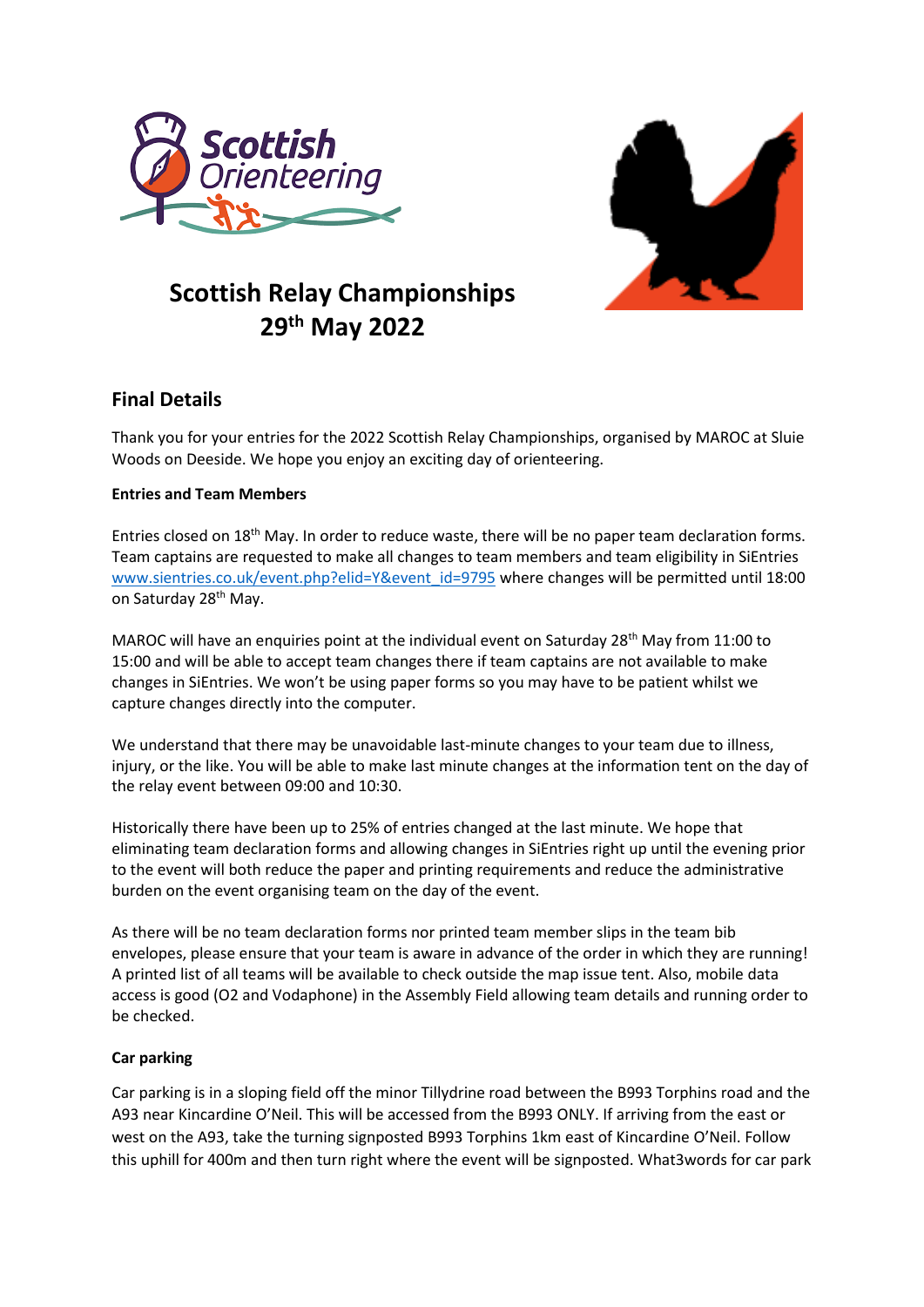kitchen.rumbles.breakfast. Grid reference NO601985. Note that there is a big sponsored walk starting from Potarch on Sunday morning so all local roads will be busy.

# **Large campervans**

The parking field is unsuitable for large campervans. These should be parked in Kincardine O'Neil. There are a few spaces at the school and the village hall, and also on street parking. The walking route from there is shown on the map below and will take about 25 minutes. Note that this route will not be taped, and will have long potentially wet grass. Please take extreme care when crossing roads as they will not be marshalled.

# **Walk to assembly**

There is only one gate into and out of the car park field and this will be shared between vehicles and competitors on foot. Please follow the instructions from the marshals who will manage this gateway and the road crossing adjacent to it. Once across the road, it is a taped 700m walk to the assembly field. This is over rough ground along the edge of the competition area and is unsuitable for buggies. Please do not stray into the competition area on your right-hand side. The final section is through a semi-derelict farm steading which can be muddy when wet.

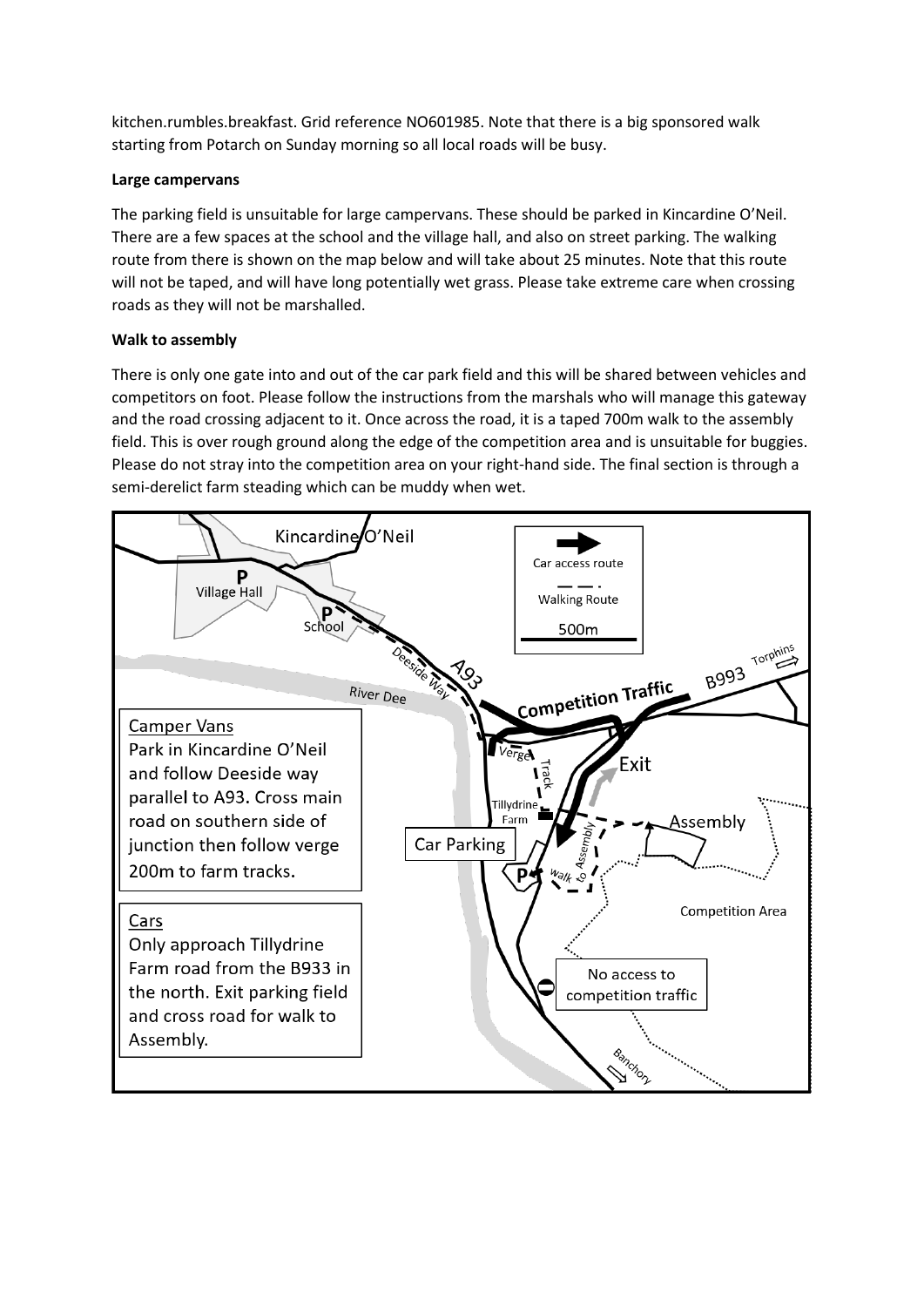# **Assembly**

The start, finish and handover will all be in the assembly field. There is plenty of space for club tents and a good view of proceedings from the sloping field. The layout of the assembly field is shown below.



# **Toilets**

It is hoped to provide toilets near the assembly field. However, this is conditional on good weather and a willing toilet truck driver as access is poor. The backup plan is to site the toilets in the car park. If you see toilets in the car park, then there will NOT be toilets at assembly.

#### **Catering**

Note that there will be no water provided at the event. ScotJOS will however have a cake stall, and will be selling hot drinks. Please remember to **bring a mug** and some change. Please take your rubbish home.

#### **Registration/ bibs/ hired dibbers**

Team captains should collect their bibs from the information tent between 9am and 11am. Each relay team will have an envelope with their bibs, pins and a team name and number. There will be one bag of envelopes per club. First leg bibs have a red band, second leg are white and third leg have a blue band. The first digit of your bib number is your course number. Hired dibbers should also be collected here. Volunteers will be able to help you with any last-minute team changes.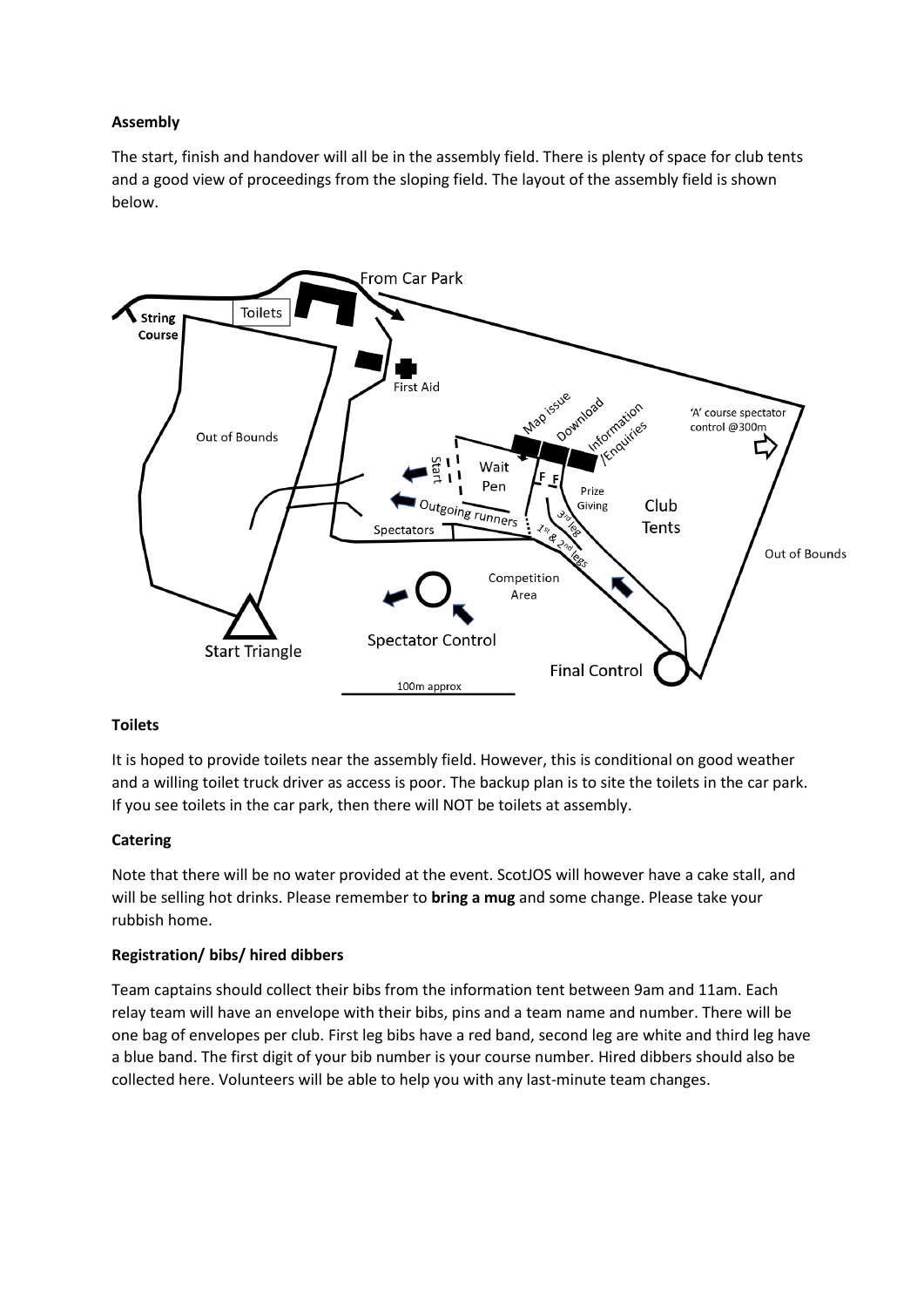#### **Time schedule**

| 08:30       | Car park open                                                |  |
|-------------|--------------------------------------------------------------|--|
| 09:00       | Information tent open                                        |  |
| 10:30       | Deadline for team changes                                    |  |
| 11:15       | Call up for mass start classes 1 to 6                        |  |
| 11:30       | First mass start for classes 1 to 6                          |  |
| 11:31       | Call up for mass start classes 7 and 8 (juniors)             |  |
| 11:45       | Second mass start classes 7 and 8                            |  |
| 13:15approx | Mini mass start for 2 <sup>nd</sup> and 3 <sup>rd</sup> legs |  |
| $14:00+$    | Prize giving                                                 |  |

#### **Map issue**

There will be SI clear units before you enter the map issue tent. You will punch a check unit as you enter the tent. This will check that you have the correct dibber number for your bib. You will then be issued with your folded and sealed map and proceed to the holding pen. Please do not leave it until the last minute! Second leg runners are welcome to pass through map issue as soon as the mass starts have happened.

**SI Timing** will be used. All controls will be SIAC enabled apart from the Finish controls and the mini mass start Start controls which must be 'dibbed'. The mass starts will be timed starts while the mini mass start(s) will be punching starts. For  $1^{st}$  and  $2^{nd}$  leg runners the Finish control will be after you have handed over to your outgoing runner. All 3<sup>rd</sup> leg runners must go directly to the Finish control. There will be back-up pin punches on all controls in case of equipment malfunction.

**Map Collection.** Incoming runners' maps will be collected in Club bags immediately after Download until such time as all outgoing runners have passed through the Map Issue Tent. At that time map bags may be collected by Club representatives.

**Safety**. There are a number of large, recently harvested log piles next to a major track in the forest. These must be avoided for your own safety. Please take care around fallen trees and when crossing any ruined fences or walls. Some rock features can be slippery when wet. Please do not touch farm equipment around the steading.

**Covid.** Contracting Covid is still a serious health risk for some people. Please do not come to the event if you are symptomatic. Please also be aware of keeping some space between you and others if queuing at map issue, download etc.

**Terrain**. Sluie is a classic Deeside Forest comprising five hills with abundant rock and contour detail. Conditions underfoot are generally runnable throughout although recent storms and subsequent forestry activity has increased brashings in some places.

**Windblown**. Three storms from three different directions hit Sluie over the winter and created areas of windblown. These generally occur as either a jumbled mess or spaced parallel fallen trunks. A special mapping symbol (an elongated green 'T' – see example below) has been used to represent fallen trunks and the density and direction of these is a good indicator of time and effort required to cross the ground. The windblown symbol should be used to gauge runnability and not for detailed navigation. All courses have been planned to make use of the best intact parts of the forest and to avoid the areas of windblown as much as possible.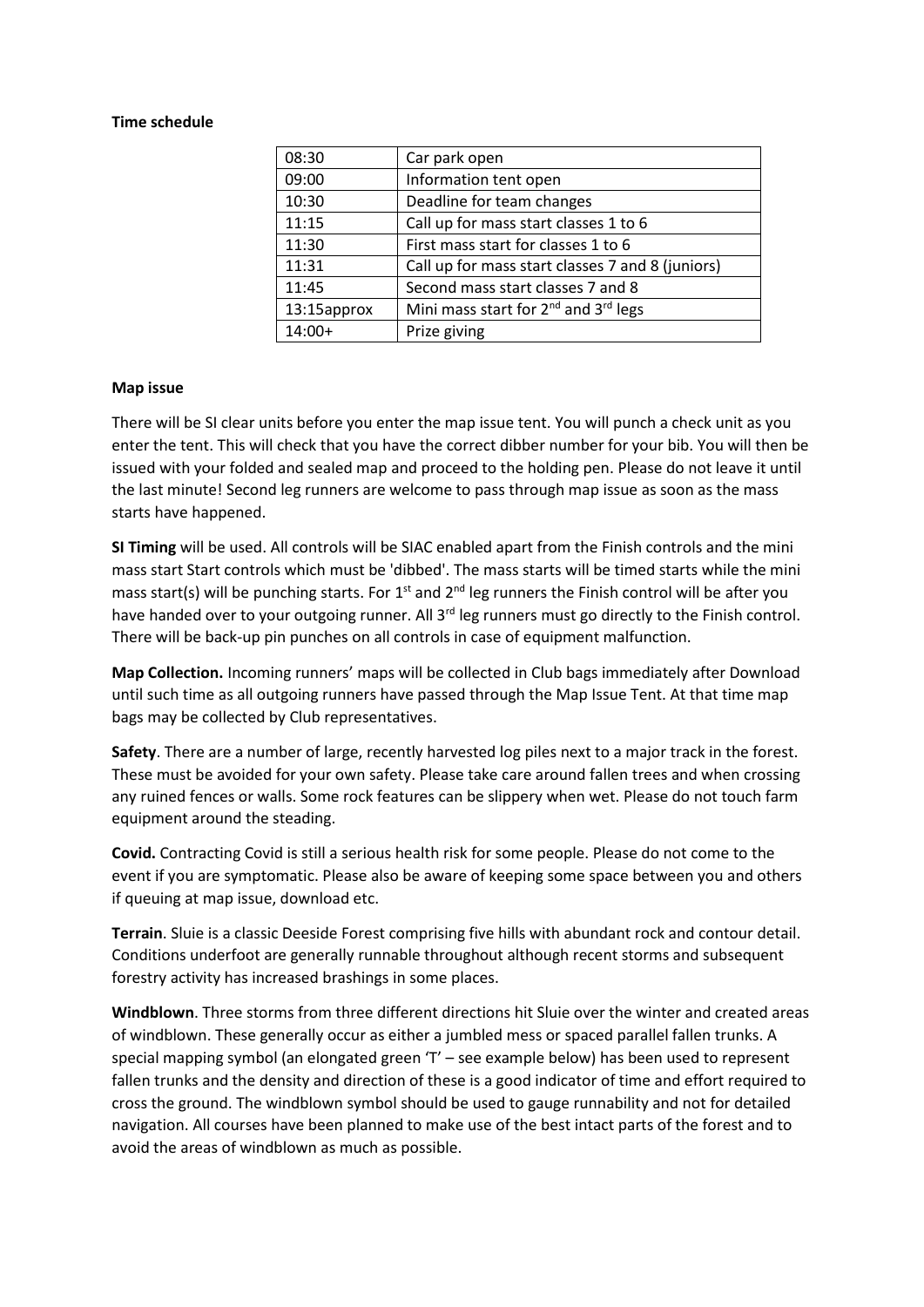**Motorbike trails.** We share the forest with motorsport clubs who, like us, are keen to be active after the Covid restrictions. Recent events have been held in the forest, including one just two weeks before our event and these, clearly fresh trails are not shown on the map. Only older, more established tracks are mapped.

**Spectator Controls.** Courses A, B and C have a spectator control approximately 8 minutes before the finish for the leading runners. This and the runner's approach will be visible from the wait pen, the Club Tent area and a specific closer spectator position. In addition, the A course runners will be visible at a distance of around 300m uphill from the Assembly field at an intermediate control, around 20 minutes into their course for the leading runners.

**Tapes and Markings.** The Orange and Yellow courses have a short taped section from the start triangle to a track. The Yellow course has two additional taped sections highlighted on the control descriptions while the remainder of the course follows a combination of walls, fences, rides and tracks. Smiley faces are used on some legs. All runners may come across other random tapes, markers and arrows in the forest but these have no connection to this event and should be ignored.

**Map.** The map is a 2022 update of the 2017 Sluie map by Jon Musgrave of Deeside Orienteering and Leisure Maps (DOLM). All courses are at 1:7,500 scale.

|  | Multiple windblown<br>trees lying in several<br>directions. |
|--|-------------------------------------------------------------|
|  | Multiple windblown<br>trees lying in same<br>direction.     |
|  | Isolated windblown                                          |

# **Special Mapping Symbols**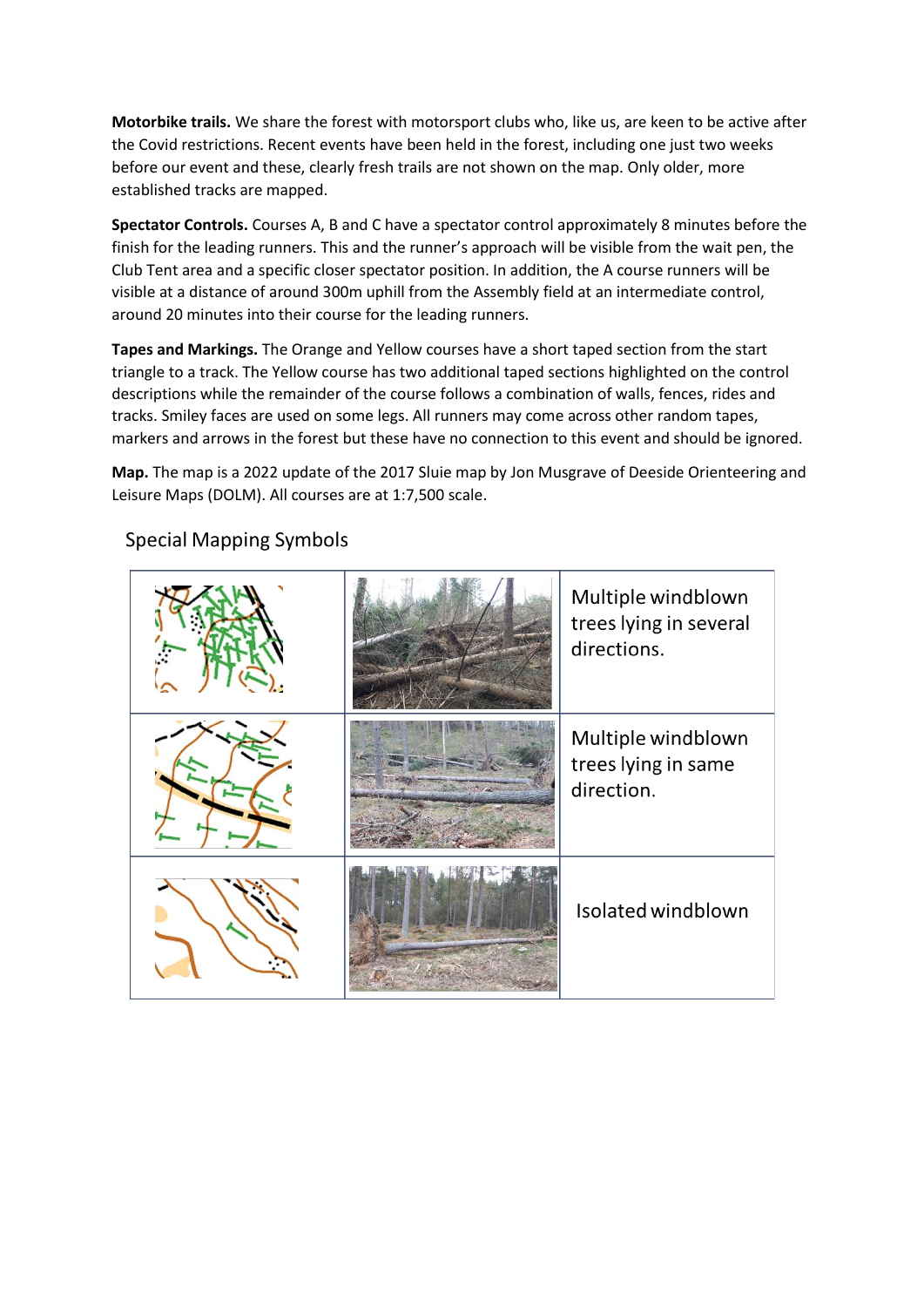#### **Courses**

The course legs that will be run by each class are shown below:

| 1. Men's Open                        |   | Α | А  |
|--------------------------------------|---|---|----|
| 2. age-class: 8+ point               |   | в |    |
| 3. age-class: 11+ point / Women Open |   |   |    |
| 4. age-class: 14+ point              |   | D |    |
| 5. age-class: 17+ point              |   | D |    |
| 6. age-class: 20+ point              | D | D |    |
| 7. Junior: Total BOF age class 44-   |   | ∩ | LG |
| 8. Junior: Total BOF age class 36-   |   |   | ∩  |

Note: All final legs in classes 2-6 run 'C' on the final leg to enhance competition.

Indicative course details are shown in the table below.

| Course | <b>Technical difficulty</b> | Length (km) | Climb(m) | Controls |
|--------|-----------------------------|-------------|----------|----------|
| A      | TD5                         | 5.6         | 150      | 18       |
| B      | TD5                         | 4.6         | 120      | 14       |
|        | TD5                         | 4.0         | 110      | 12       |
|        | TD5                         | 3.0         | 80       | 8        |
| LG     | Light Green TD4             | 2.8         | 80       | 11       |
|        | Orange TD3                  | 2.7         | 75       | 9        |
|        | Yellow TD2                  | 2.7         | 70       | 12       |

Courses are gaffled leading to a large number of controls in some areas so control codes should be checked carefully. Control descriptions are printed on the front of the maps. There are no loose control descriptions.

#### **Results**

Live results will be published every few minutes to the MAROC website:

<https://www.marocscotland.org.uk/latest-results/>

There is mobile phone signal in the arena with O2 being the strongest from the mast atop Sluie hill. In order to maintain distancing paper results will not be posted in assembly, nor will there be screens displaying results.

Provisional and final results will be posted to the MAROC website as soon as they are available:

<https://www.marocscotland.org.uk/events/scottish-relay-championships-29-may-2022>

#### **String course**

There will be a string course available. You will pass this between the car park and the assembly field.

# **Dogs**

Dogs are permitted but must be kept on leads. Please clear up and take away any mess.